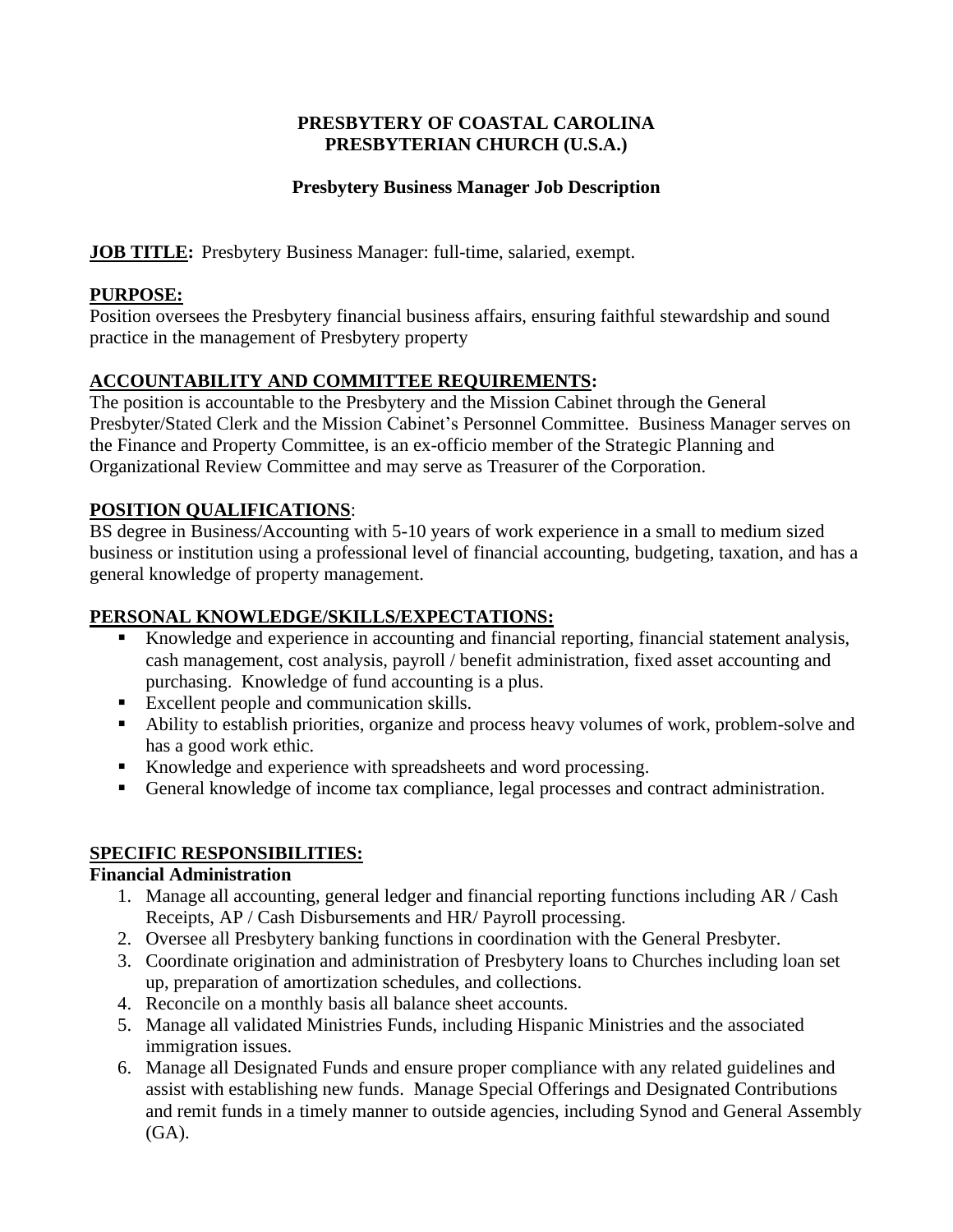- 7. Calculate and coordinate benevolence pledge forms for Mission Support and Per Capita and send to churches in September for the following year.
- 8. Coordinate and report Presbytery investments and activities—design and maintain templates for reporting all investment data to Presbytery.
- 9. Manage GA and Synod Per Capita and Mission Support and remit funds in timely manner.
- 10. Provide leadership to the Presbytery in the use of its assets in supporting and enhancing Presbytery's mission by furnishing information and guidance to the General Presbyter, other staff, Mission Cabinet and committees of Presbytery.
- 11. Design, calculate, and generate special monthly budget reports /revenue and expense statements and send to appropriate recipients.
- 12. Provide all required information for annual audit with responsibility for all account functions and compliances including reconciliation of all designated accounts.
- 13. Send contribution letters to donors in compliance with IRS regulations.
- 14. Send end-of-year financial reports to each church with their contributions for the year.

### **Property management**

- 1. Oversee Presbytery office facility management, in coordination with General Presbyter, including locating contractors, obtaining bids, monitoring work of contractors, and any additional duties which may be needed.
- 2. Maintain current equipment/furniture/property lists, including inventories for Elizabethtown office, Hispanic Ministries and two camps.
- 3. Manage Presbytery insurance, in coordination with the Property and Finance Committee and the General Presbyter.
- 4. Maintain property records including a list of vacant churches, cemeteries and lots.
- 5. Ensure camp organizations are updated as to the condition of camp properties and organization responsibilities.
- 6. As to property transactions, coordinate surveys, the recording of deeds, closings and ensure all proceeds due to the Presbytery are collected and deposit into appropriate bank accounts.
- 7. As required, accompany Finance and Property Committee members on site visits to properties.
- 8. Encourage churches to locate and maintain all appropriate legal documents.
- 9. Assist with the maintenance legal files and financial documentation for each church.

### **Personnel and Payroll management**

- 1. Ensure the timely accurate processing of payroll and the timely payments of monthly payroll taxes.
- 2. Calculate annual and effective salaries for all employees and report or confirm to BOP.
- 3. Maintain Presbytery personnel records.
- 4. Process and timely issue all required Federal and state forms including W-2's, and 1099's.
- 5. Correspond with attorneys and research/maintain records for all employees with immigration issues.
- 6. Properly withhold funds for employee Retirement Savings Plans and remit to Fidelity monthly.
- 7. Complete and submit Worker's Compensation audit annually when it is received. Ensure compliance with rules and regulations of the IRS and other official government agencies.